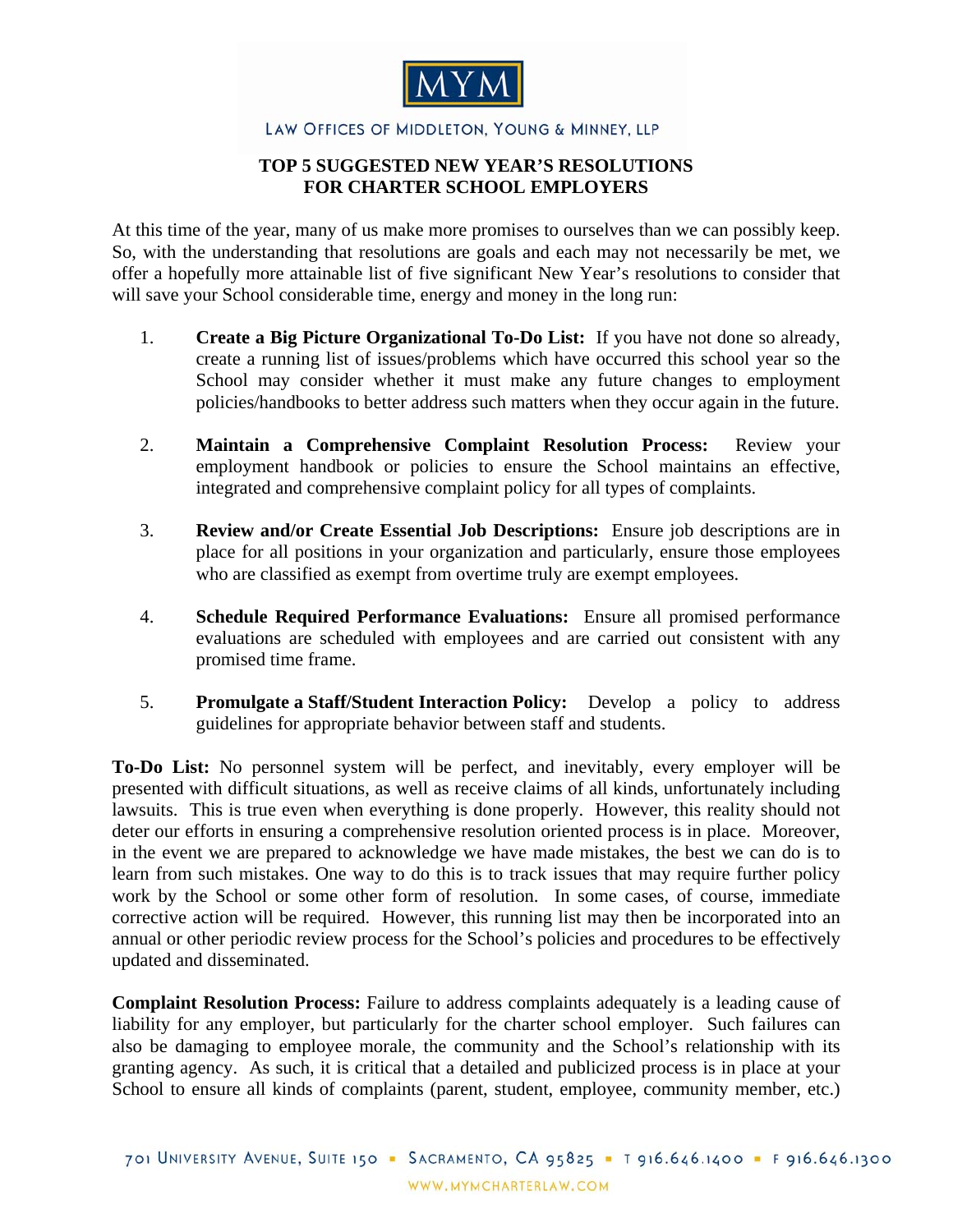can be received and processed by the appropriate person. It is generally advisable to maintain separate policies for different types of complaints. For example, the School should maintain a Uniform Complaint Policy for programmatic-related complaints. The School must also maintain a specific sexual harassment prevention complaint policy and a policy for complaints against personnel. As a related point, at-will employers must be careful not to maintain a complaint policy that provides hearing or meeting rights or other forms of due process that may be unintended as granting these rights may alter or impair the at-will employment relationship.

**Job Descriptions:** Every good employer should have a clear idea of the essential and secondary job duties required of every position. Further, employers must be aware of the minimum legal requirements to ensure if employees are working beyond 8 hours a day or 40 hours per week, that such employees are either compensated for overtime or properly characterized as an exempt employee. Accordingly, job descriptions for all positions, especially those the School claims to be exempt, must be in place. Moreover, such job descriptions should reflect the necessary level of discretion given to the employee to protect against future claims of misclassification. Claims regarding the failure to properly classify an employee as exempt vs. non-exempt can be very costly.

**Performance Evaluations:** Finally, performance evaluations are the cornerstone of any good system of personnel administration. Evaluations are not necessarily intended only as a tool to weed out poor performing employees, but more importantly, they are a primary tool for formal communication between the employer and employee on the essential components of the relationship. Evaluations are also an opportunity for the employer to acknowledge good performance and to assist employees who may be failing to meet requirements. When employers fail to evaluate employee performance, a personnel action can be both very difficult to defend and expensive due to lack of documentation, even in cases when performance is poor or parent or other complaints are made against an employee. To this end, conducting timely performance evaluations can mitigate liability, improve employee morale and accelerate the School's achievement of its primary goals.

**Staff/Student Interaction Policy:** If you develop one policy this year, you would do well to establish a policy prohibiting inappropriate behavior/interaction between faculty/staff and students. This may involve using physical force or engaging in romantic behavior/ relationships. A single case of such inappropriate conduct can sink your school. Once established, all staff should be trained and the policy should be widely distributed.

Like any resolutions, these are goals and your School may just be lucky enough to not encounter any serious problems. But, this is California and it is best as an employer here to be prepared for the worst and hope for the best. Happy New Year!

If you should have any questions concerning these issues, please contact Jim Young (jyoung@mymlaw.com) or Chastin Pierman (cpierman@mymlaw.com) at the Law Offices of Middleton, Young & Minney, LLP at (916) 646-1400.

*Middleton, Young & Minney LLP's Legal Alerts provide general information about events of current legal importance; they do not constitute legal advice. As the information contained here is necessarily*